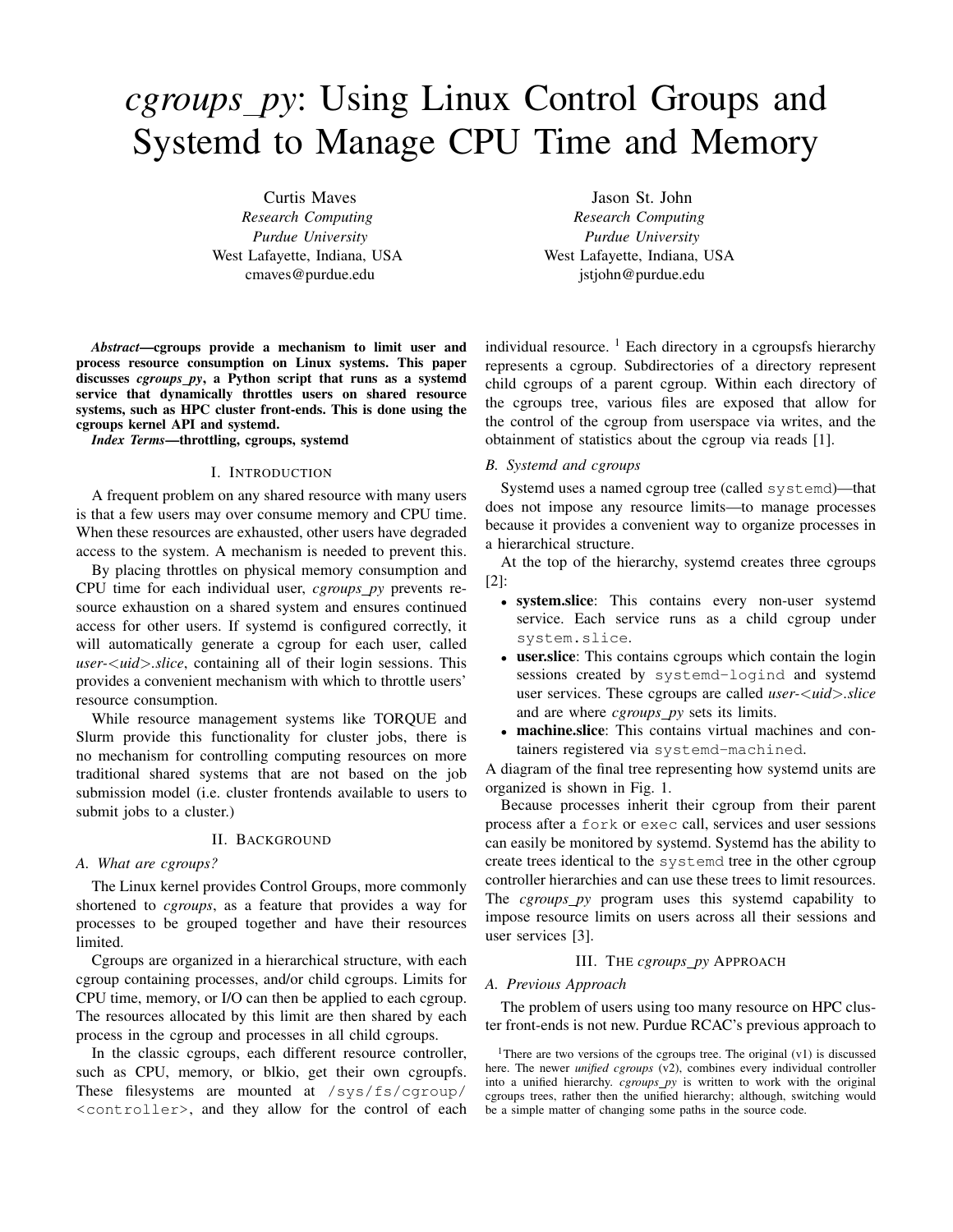

Fig. 1. A tree that represents the cgroups hierarchy that systemd creates for all of its units. The bolded nodes represent the cgroups on which *cgroups py* sets resource limits.

limiting came in the form of *procman.py*, which is a script that was run at a regular interval. During each iteration, it would parse output from ps, look for users whose total memory consumption or CPU time was too high, and select a process to kill from these users if they exceeded defined thresholds. Users would be emailed and the event would be logged in the system logs.

This approach was undesirable because it ran on a two minute interval. This provided a window in which a user could potentially over-consume resources, temporarily denying service. This is further compounded because the script would run as an ordinary user-space process. Under memory pressure situations with heavy swapping, it was possible that it would hang for a significant amount of time until it could properly complete its execution.

Additionally, a script named "cgroup\_py", which was created by Indiana University, was run to place processes into cgroups on RHEL 6 systems [4]. Unfortunately, this script is not compatible with CentOS 7 and other systemd-based systems. This incompatibility, along with the major changes to cgroups between versions 6 and 7, led to the creation of an entirely new script, *cgroups py*.

### *B. The new cgroups py Approach*

The new *cgroups\_py* script takes advantage of resources provided by systemd that were previously unavailable. The most important resource is systemd's ability to create a separate cgroup for each user. This provides a convenient mechanism for monitoring and throttling users with a kernel mechanism that directly hooks into the CPU scheduler and the page fault handler.

For CPU throttling, we monitor every user's CPU usage by reading the cpuacct.usage file present in each user's cgroup. This file is read every two seconds and the  $\Delta$  is used to determine CPU usage during each two second interval. Users

whose CPU usage is over 5% of the system's total CPU time are placed on a list of throttled users. They are throttled to Max CPU time as defined in Eq. 1:

$$
n = \text{Number of users over } 5\%,
$$
\n
$$
\text{Max CPU time} = \begin{cases} 5\% & n \ge 16 \\ \frac{80\%}{n} & n < 16 \end{cases} \tag{1}
$$

Rather than kill processes, users have their CPU time limited. It is less intrusive to have a program slowed down. This simply results in the program taking longer to run, while maintaining enough free CPU time for other users to carry out activities. The throttled user will experience no data loss, unlike if processes were killed. When a user is throttled a message is printed to stdout. If run as systemd service, the messages will be placed in the system journal by default allowing for logging.

A dynamic, moving CPU time limit was selected over a static limit because it allowed better utilization of CPU resources on the system. There is little harm in allowing a user to use more than their share of CPU resources, as long as it doesn't interfere or slow down other users' experiences. An advantage a static limit would have had is that it would have result in simpler code, and a lighter weight code. However in practice, *cgroups\_py* remains very unobtrusive when running, and the benefit of better CPU utilization on the machine made the additional development time worth it.

Unlike CPU time, which can be spread out over time, memory is a finite resource that is simultaneously shared by all processes on a system. Users who use excessive amounts of physical memory force swapping and bring shared systems to a crawl for all users and services. The only option to maintain a usable and responsive system under memory pressure is to immediately reduce memory usage.

*cgroups py* sets a hard memory limit on every user-<uid>.slice at 20% of physical system memory. If a user's processes use or request too many pages in resident memory, memory recovery is triggered by the kernel, that attempts to flush pages to swap, and empty file buffers from all processes within that user's cgroup. If the user's processes fail to reign in physical memory usage, then OOM-Killer is invoked on that user's set of processes, until memory usage is back below the limit.

Upon an OOM-Killer event, *cgroups py* will email the offending user with a message detailing the processes killed, when they were killed and their memory usage at the time of the OOM-Killer event. A message will also be output to *cgroups py*'s stdout. The email provides users with necessary feedback to prevent this in the future, and prevents confusion from their perspective of why a program would fail.

This method is superior to procman.py's memory throttling because once the cgroup memory limit is in place (which occurs within a few seconds of login), the kernel is responsible for enforcing the cgroup's limit. It is impossible for a set of user-space processes to circumvent their collective limit because the kernel implements the memory limit in the page fault handler [5].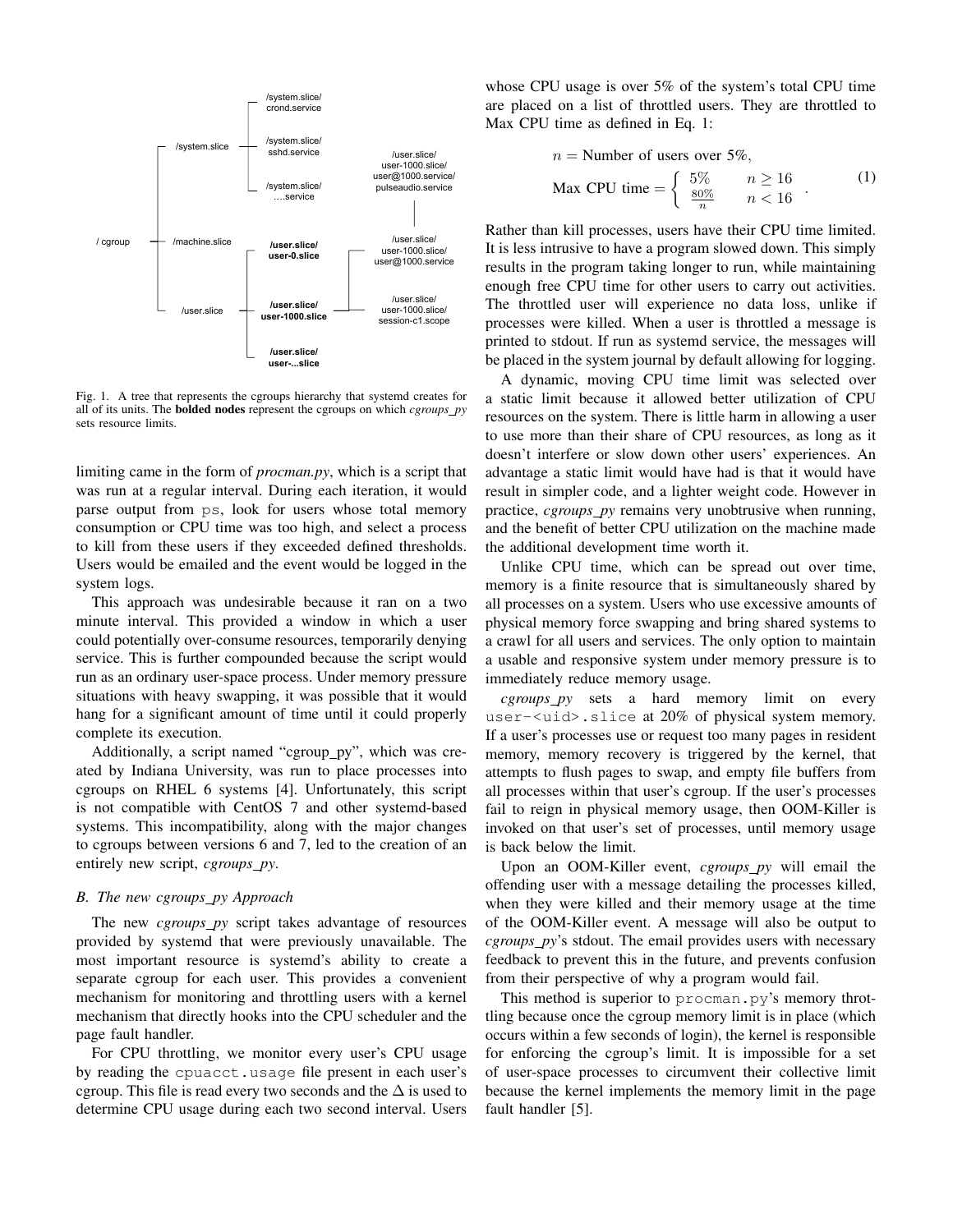A moving hard limit versus a static limit was debated. The moving limit would set the memory limits significantly higher than 20% when a system is not experiencing memory pressure. As memory became more scarce the limit would be set progressively lower. This would allow for better utilization of the memory on system.

The static limit was ultimately chosen at the cost of poorer memory utilization because it provides consistency. The moving hard limit may cause a program to run normally one day because nobody else is using memory, and be killed the next day because the system is under memory pressure from other users. This inconsistency would lead to confusion by the enduser. A static limit creates a consistent point in which programs will fail due to overzealous memory utilization.

#### IV. *cgroups py* IMPLEMENTATION

# *A. System Requirements*

- Linux: The kernel must be compiled with support of CPU and Memory Cgroup controllers. The system must then use the original cgroups v1 with separate hierarchies.
- systemd: The systemd-logind login manager must be used. The systemd-journald logging service must also be used if used if OOM-Killer events are going to be logged.
- mailx: This is required if email functionality is needed.
- Python 3: The script was developed and tested using Python 3.4. Using an earlier version may result in the script breaking.

## *B. Installation and Configuration*

The installation of *cgroups py* is simple. If the above system requirements are met, then the script simple needs to be present on the system as an executable script. Typically the script is run as a systemd service, and runs in the background with no direct interaction. systemd-journald will log the output from *cgroups py* to create a log of throttling and OOM-Killer events triggered by *cgroups py*.

*cgroups py* provides a few command line arguments that can be used to disable various functions. The most notable being that CPU or Memory throttling can be disabled with arguments shown in "Table I".

For control over some of the constants such as the physical memory limit, CPU throttling threshold, and total CPU Time divided between high CPU users, one can change the values to constants at the top of the script.

TABLE I COMMAND-LINE ARGUMENTS

| Short arg | <b>Description</b>                                         |
|-----------|------------------------------------------------------------|
| -m        | Disables the memory limiting                               |
| $-c$      | Disables the CPU throttling                                |
| $-u$      | When logging throttling and OOM-Killer events,             |
|           | log the slice instead of the username                      |
|           | Quiet Mode. Do not print anything to stdout                |
| -e        | Disable the email functionality of the OOM-Killer notifier |

# *C. cgroups py Code Details*

The *cgroups py* program is implemented as a class called Throttler. When the class constructor is called, after it initializes its variables, it creates a thread that parses JSON-formatted kernel messages from systemd-journald using journalctl command. This thread looks for OOM-Killer events, and emails the user responsible, with a message explaining the situation. The class constructor allows one to configure many parameters about the program. These are mostly the same ones that can be configured using the constant at the top of the program.

Once the Throttler object is instantiated, its forever() function is called. This calls the Throttler's iterate() function in an infinite loop. The iterate function does the bulk of the *cgroups py*'s work. It fetches an up-to-date list of currently active users. iterate() starts two short lived threads, one for setting memory throttling, and another for setting CPU time throttling. This function is set up to make it easy to add additional possible threads that could throttle other resources, such as block IO or network IO. The new active users since the last iteration of iterate() are passed to these threads. The memory thread simply calls systemctl to set the physical memory limit on new active users, by setting the MemoryLimit property of each *user-*<*uid*>*.slice*. No logging is done by this thread. OOM-Killer events are only handled by the first journalctl parsing thread that was mentioned earlier.

The CPU throttling measures the CPU usage of users by reading the cpuacct.usage in their cgroup, over a short interval defined by the interval kwarg (defaults to 2 seconds) of the Throttler() constructor. High usage users are logged, and a CPU Time throttle is put in place by setting CPUQuota property via systemctl.

These steps loop continuously until the script receives a SIGTERM, or SIGINT. Upon receipt of either of these signals, the loop is halted, and the throttles are removed with systemctl calls.

# V. FUTURE WORK

*cgroups\_py* still has room for improvement:

- Support for cgroups v2's unified hierarchy. The unified hierarchy also introduces better Memory control options, that allow for finer grained control of the Linux Cgroups behavior.
- Adding the capability to throttle block IO and network IO, with their respective cgroups controllers. The script is setup to easily allow the addition of new controllers, and would make *cgroups py* a more complete solution to controlling user resource consumption.
- Improving the argument parsing to include configuration parameters that can currently only be alter by modifying the script itself.

# VI. CONCLUSION

*cgroups py* provides a effective tool limiting for managing system resource on a shared system. With the proliferation of Systemd as a fundamental part of most Linux distributions,